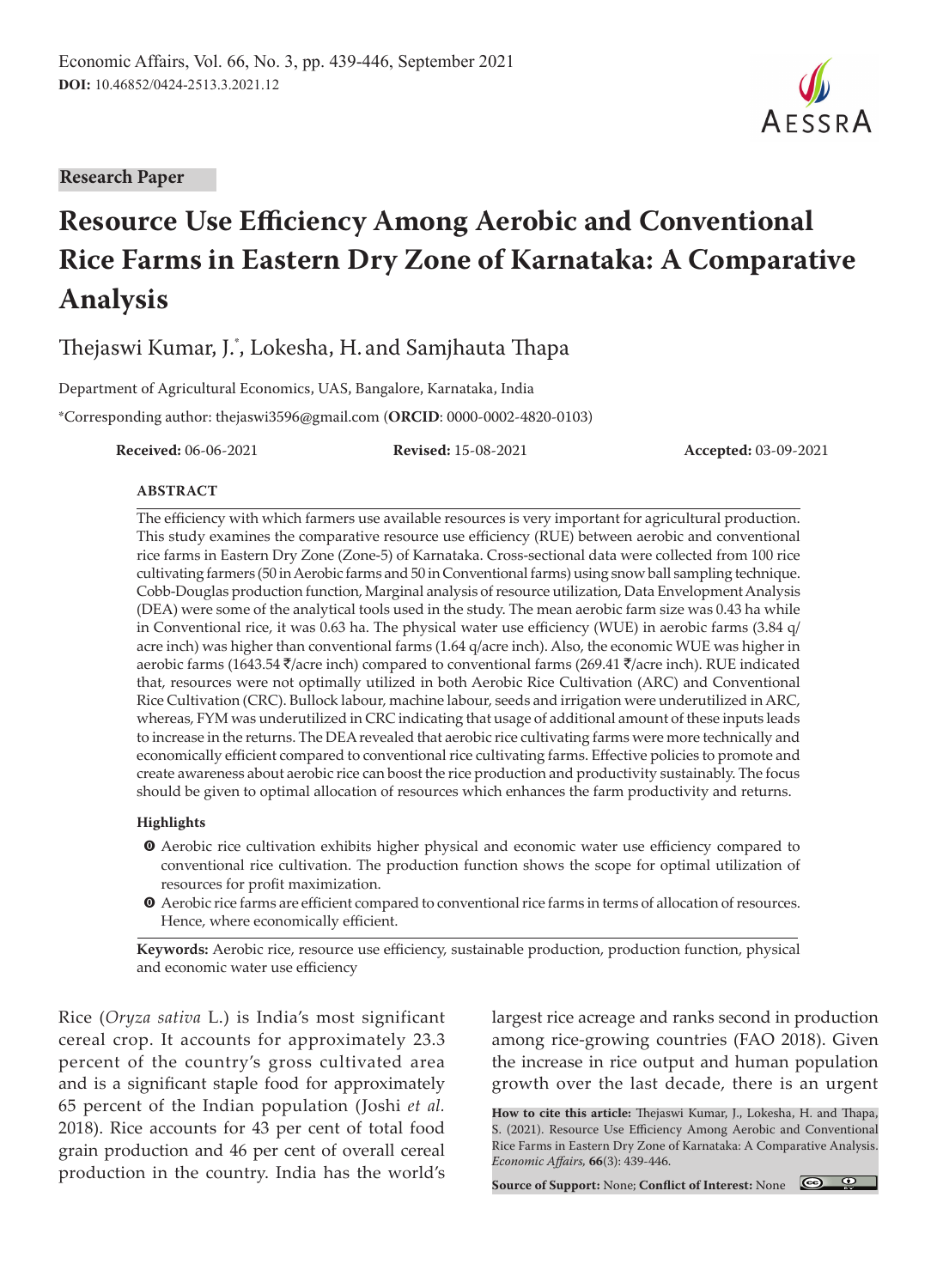need to raise rice production by 70 per cent to meet future demand by 2050. (Schroeder *et al.* 2013). In Karnataka, rice is grown in an area of 14.70 lakh hectare, with an average production of 35.20 lakh ton, with a productivity of 2996 kg/ha. About 55–60 per cent of the rice is grown under puddled system and the rest is under rainfed situation (UASB, 2020).

Traditional rice cultivation is labour-intensive which is well- suited to regions with low labour cost and high rainfall (Jayasree *et al.* 2021). Irrigated rice is typically transplanted into puddled paddy fields, which includes land preparation with 4-6 inches of standing water (Singh *et al.* 2021). The fresh water resources for rice production are limited because of increased competition of accelerated urbanization and industrial development. Hence, the need for "more rice with less water" is the need of the hour for global food security (Maneepitak *et al.* 2019). Thus, efficient use of irrigation water is crucial for sustainable rice production.

The dwindling water resources reveal a grim situation for conventional rice cultivation. Because of increasing water scarcity, there is a need to develop alternative rice ecosystems that require less water (Bouman *et al.* 2002). To keep up the rice production during irrigation water shortage, alternate methods of cultivation of rice is essential (Shailaja and Shivashankar, 1985). One such strategy is cultivation of rice under aerobic situation (Venkataravana, 1991). Aerobic rice is a promising rice cultivation system for managing water and growing rice under water-limited conditions, reduce water losses and increasing water productivity (Nie *et al.* 2007). Aerobic rice usually grown in upland conditions in unpuddled soil with nonflooded conditions, i.e., unsaturated (aerobic) soil with less water requirement (Bouman *et al.* 2006; Joshi and Kumar, 2012). Under these conditions, the cultivation of high-yielding aerobic rice helps to save water. New varieties specially bred for this situation are most suitable for such cultivation and withstand intermittent drought spells with minimum yield loss with maximum potential of 6 tons per hectare (Shailaja, 2008). The amount of methane emitted under aerobic situation is very low and contributes to lowering of greenhouse gas emission (Shailaja, 2008).

The sustainability of rice-based farming systems are threatened by sub-optimal use of inputs,

increasing resource scarcity, especially water and labour, climate change, emerging energy crisis and rising fuel prices, the rising cost of cultivation and emerging socio-economic changes such as urbanization, migration of labour, preference for non-agricultural activities etc., (Ladha *et al.* 2009). The study mainly focuses on assessing the efficiency of new novel aerobic rice variety, MAS-26, released by University of Agricultural Sciences, Bangalore in comparison with the conventional rice varieties. The paper also presents the comparative analysis of economic and physical water use efficiency (WUE). Hence, the paradigm shift in method of rice cultivation plays pivotal role in addressing the issues related to sustainable rice cultivation.

# **MATERIALS AND METHODS**

# **Sampling framework**

The aerobic rice varieties were released and distributed exclusively for Eastern dry zone of Karnataka, hence, this region was selected purposively for the study. In the preliminary survey, sufficient number of farmers were found practicing Aerobic Rice Cultivation (ARC) as well as Conventional Rice Cultivation (CRC) under borewell irrigation and this was also other reason for selection of the study area. Snow ball sampling technique was adopted for selection of sample respondents, since, it was difficult to locate aerobic rice cultivating farmers. A sample size of 100 farmers were selected equally practicing ARC and CRC.

# **Analytical framework**

# **Economic and physical water use efficiency**

Resources being scarce and the opportunity for adoption of superior technologies are competitive, efficient use of such scarce resource is the need of hour (Ashok, 2018). Water being such a scarce resource in Eastern dry zone of Karnataka, measuring its efficiency is crucial for the adoption of novel improved technologies. The Physical and Economic WUE are calculated as follows;

| Physical $WUE =$ | Output $(q/ha)$             |  |  |
|------------------|-----------------------------|--|--|
|                  | Water used (acre inches/ha) |  |  |
| Economic WUE     | Net returns $(Rs/ha)$       |  |  |
|                  | Water used (acre inches/ha) |  |  |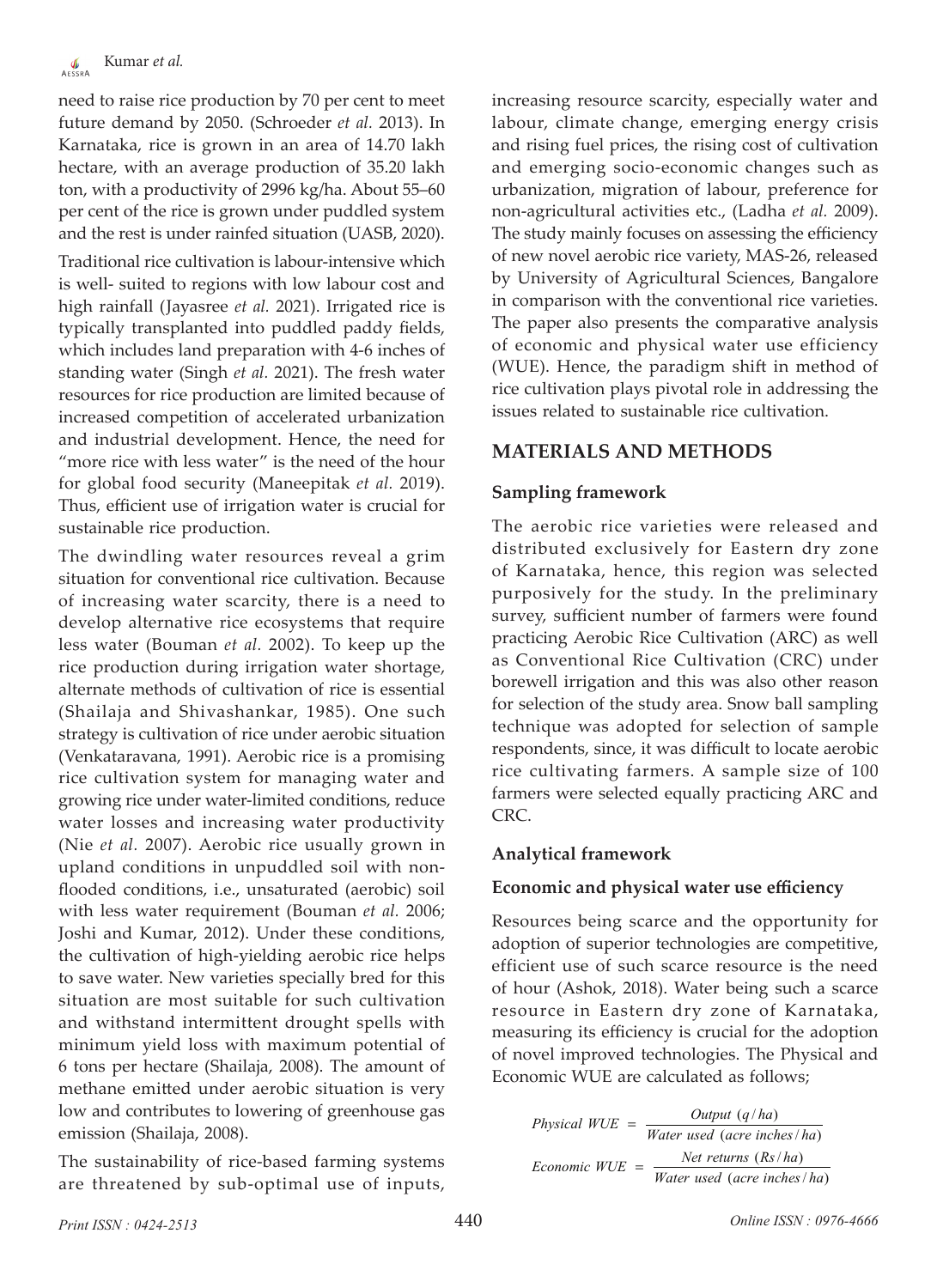Where,

Output is in quintals per hectare (q/ha)

Water measured in acre inches per hectare (acre inches/ha)

Net returns in rupees per hectare  $(\bar{\zeta}/h a)$ 

#### **Resource use efficiency**

Cobb-Douglas production function (per farm) was employed to analyze the resource use efficiency in ARC and CRC. The specification of the model for rice production under ARC and CRC is given as,

 $Y = aX_1^{b_1}X_2^{b_2}X_3^{b_3}X_4^{b_4}X_5^{b_5}X_6^{b_6}e^u$ 

Where,

Dependent variable,  $Y =$  Gross returns ( $\overline{\zeta}/\overline{\zeta}$ 

Independent Variables,

*X*<sub>1</sub> = Human labour (man days/farm)

 $X_2$  = Bullock and machine labour cost ( $\bar{\mathcal{F}}$ /farm)

*X*3 = Seeds (Kg/farm)

*X*4 = FYM (Tractor load/farm)

 $X_{5}$  = Fertilizers ( $\bar{\bar{\mathbf{z}}}/\bar{\mathbf{z}}$ rm)

 $X_{6}$  = Irrigation ( $\bar{\zeta}/\mathrm{farm}$ )

- *a* = Constant
- *u* = Random variable

 $b_5$  to  $b_6$  indicate regression coefficients of inputs and implicitly represents the elasticity of production of respective inputs. The equations were transformed into the logarithmic form (log linear).

### **Marginal Value Product (MVP)**

The estimates were used to calculate the MVP. By assessing the marginal value product of factors, we can estimate their relative importance. MVP of  $X_{\mu}$  the *i*<sup>th</sup> input is assessed by using the following formula,

$$
MVP = b_i \times \frac{GM(Y)}{GM(X_i)}
$$

Where, *GM* (*Y*) and *GM* (*Xi* ) signify the geometric mean of output and input respectively and  $b_i$  is the regression co-efficient of *i*<sup>th</sup> input.

The model estimation gives,

$$
r = \frac{MVP}{MFC}
$$

Where,  $r =$  efficiency ratio

*MVP* = Marginal value product of variable input

AESSRA

*MFC* = Marginal factor cost (price/unit input)

Based on theory, a firm maximizes its profits with respect to resource use when the ratio of marginal return to the opportunity cost is one. The values can be interpreted as,

If r is <1; resource is excessively over utilized (no scope to increase the resource) hence, decreasing the use of resource increases profit.

If  $r > 1$ ; resource is under used (there is a scope to increase the resource use) hence, increasing its rate of use will improve profit level.

If  $r = 1$ ; resource is efficiently used, that is optimal utilization of resource hence the point of profit maximization

### **Data Envelopment Analysis (DEA)**

DEA is a production frontier method and do not need the functional and distributional specification of the model and can incorporate the scale issues. Input orientation method with the assumption of constant returns to scale was employed. This method seeks to minimize input cost to obtain certain level of fixed output. The DEA is used to group the rice farms according their efficiency at the frontier level. This analysis provides insight into the performance rice farms when ARC is compared with CRC.

### **RESULTS AND DISCUSSION**

#### **Water use efficiency**

The varietal attributes combined with the improved aerobic rice cultivation in unpuddled soil under non-flooded condition contributed to higher physical WUE (Joshi *et al.* 2009). The physical and economic WUE were higher in aerobic rice cultivation than its conventional counterpart. The physical WUE in aerobic rice was 3.85 quintals per acre inch whereas it was only 1.64 quintals per acre inch in conventional rice cultivation (Table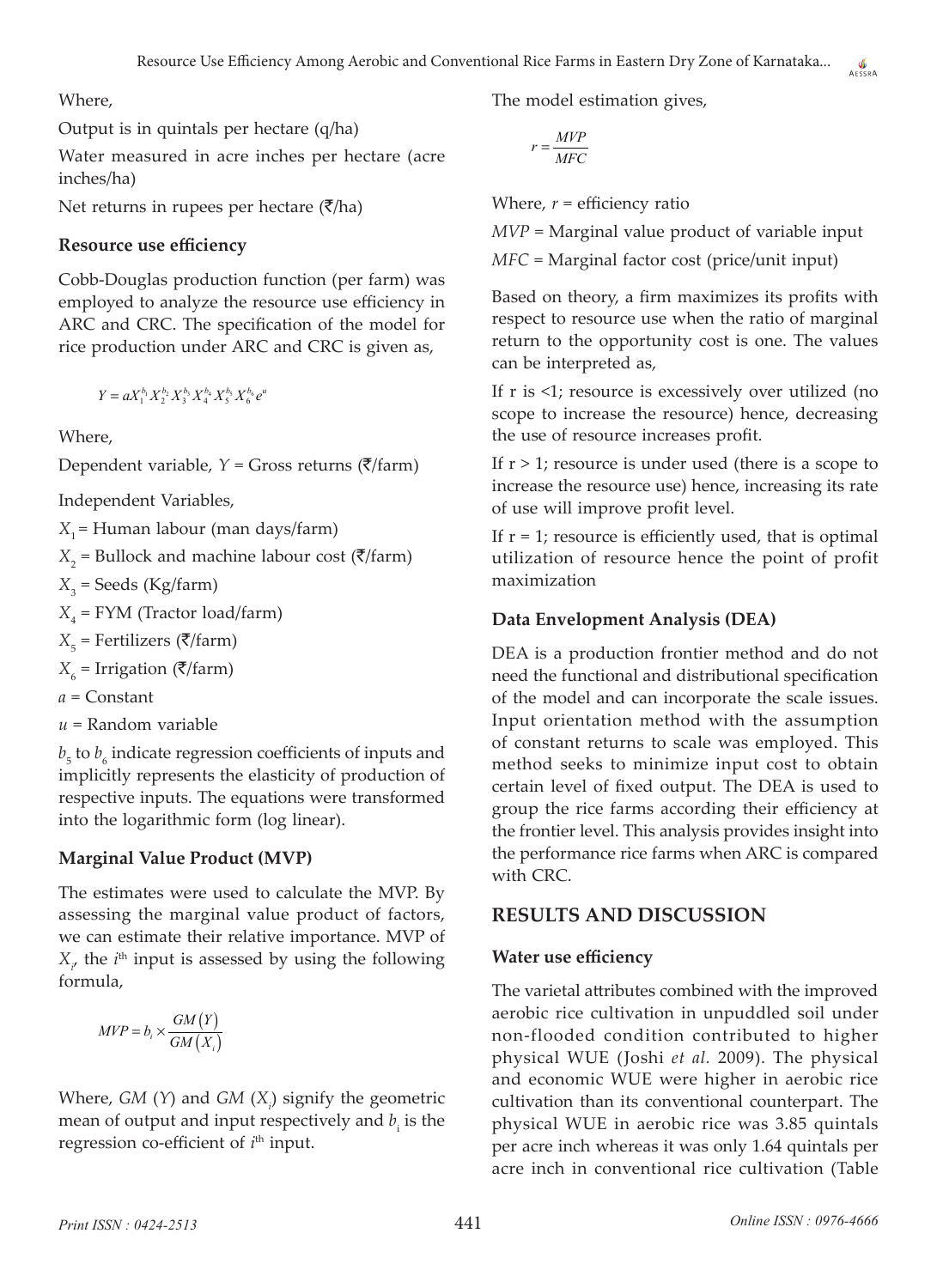1). Hence, 63 per cent of the irrigation water can be saved in aerobic rice compared to conventional rice cultivation. Higher physical WUE was mainly attributed to lower irrigation water used in aerobic rice compared to conventional rice cultivation (Lal *et al.* 2013). The economic WUE was higher in ARC  $(\bar{\mathfrak{F}} 1,644$ /acre inch) compared to CRC ( $\bar{\mathfrak{F}} 269$ /acre inch). The sustained productivity with lower irrigation water in crops can economize the producers because of reduced imputed cost of irrigation water (Baker, 2020).

**Table 1:** Water use efficiency under aerobic and conventional rice cultivation

| Sl. | Particulars                                            | <b>ARC</b> | <b>CRC</b> |
|-----|--------------------------------------------------------|------------|------------|
| No. |                                                        | $(n=50)$   | $(n=50)$   |
| 1   | Irrigation water use (acre<br>inch/ha)                 | 15         | 41         |
| 2   | Main product (q/ha)                                    | 57.76      | 67.31      |
| 3   | Physical water use efficiency<br>(q/acre inch)         | 3.85       | 1.64       |
| 4   | Net returns (₹/ha)                                     | 24653.16   | 11045.72   |
| 5   | Economic water use efficiency 1643.54<br>(₹/acre inch) |            | 269.41     |

#### **Resource use efficiency**

Cobb Douglas regression analysis was carried out to find out the factors affecting the Aerobic and conventional rice production and the results are presented in Table 2. The 'F' value of the regression was 16.21 and 20.5 in ARC and CRC, respectively and was found significant at one per cent indicating good fit of the model.

### **Aerobic rice cultivation**

The co-efficient of multiple determination  $(R^2)$  for aerobic rice cultivation was 0.95 indicating that about 95 per cent of variation in the production is explained by the variables considered in the model. The regression co-efficient of human labour, bullock and machine labour, seeds, FYM, fertilizer and irrigation was 0.1902, 0.1993, 0.0054, 0.0619, -0.0411 and 0.0881, respectively. However, Bullock and machine labour and seeds were found statistically significant at one per cent whereas Human labour and Irrigation were statistically significant at five per cent and the remaining factors like FYM in tractor load and fertilizer were found to be nonsignificant. One unit increase in the input use of

human labour, bullock and machine labour, seeds and irrigation above its geometric mean level will lead to increase in gross returns by 0.1902, 0.1993, 0.0054 and 0.0881 units from its geometric mean level. The overall regression model was found to be significant at one per cent.

**Table 2:** Estimates of the Cobb-Douglas production function in aerobic and conventional rice cultivation

| Sl.<br>No.                   | Variables                                 | <b>Parameters ARC</b>      |            | <b>CRC</b> |
|------------------------------|-------------------------------------------|----------------------------|------------|------------|
| 1                            |                                           |                            | $3.1062**$ | 3.3962**   |
|                              | Intercept                                 | $\mathfrak a$              | (10.81)    | (17.15)    |
| $\overline{2}$               | Human labour in Man                       |                            | $0.1902*$  | $0.3067*$  |
|                              | days $(X_1)$                              | $b_{1}$                    | (2.18)     | (2.33)     |
| 3                            | <b>Bullock and machine</b>                |                            | $0.1993**$ | 0.0826     |
|                              | labour in ₹ $(X_2)$                       | $b_{2}$                    | (3.06)     | (1.17)     |
|                              |                                           | $b_{3}$                    | $0.0054**$ | $0.2165**$ |
| 4                            | Seeds in $kg(X_2)$                        |                            | (4.78)     | (3.16)     |
| 5                            | FYM in tractor load                       |                            | 0.0619     | $0.3726**$ |
|                              | $(X_{\alpha})$                            | $b_{\scriptscriptstyle 4}$ |            | (4.58)     |
| 6<br>Fertilizer in ₹ $(X_5)$ |                                           | $b_{\overline{5}}$         | $-0.0411$  | $-0.0452$  |
|                              |                                           |                            | $(-0.60)$  | $(-0.59)$  |
| 7                            |                                           |                            | $0.0881*$  | $0.1238*$  |
|                              | Irrigation in ₹ $(X_6)$                   | $b_{\rm 6}$                | (1.98)     | (2.07)     |
| 8                            | Co-efficient of multiple<br>determination | $R^2$                      | 0.95       | 0.96       |
| 9                            | F value                                   |                            | $16.21**$  | $20.5**$   |

**Note:** *1. \*\*- Significant at 1 per cent; 2. \* - Significant at 5 per cent; 3. Figures in parentheses represents 't' value.*

The ratio of MVP to MFC in case of human labour, bullock and machine labour, seed, FYM, fertilizer and irrigation was 0.49, 2.29, 1.72, 0.55, -0.79 and 1.10, respectively. Indicating that, for every additional rupee spent on human labour, bullock and machine labour, seeds and irrigation would give return of ₹ 0.49, ₹ 2.29, ₹ 1.72, and  $\bar{\bar{\xi}}$  1.10, respectively. The ratio of MVP to MFC was less than one for human labour, FYM and fertilizer which imply overutilization of these resources. Hence, there was no scope for using additional units of these factors. Whereas, the ratio of MVP to MFC was more than unity in case of bullock and machine labour, seed and irrigation implying underutilization and hence, there was scope for using additional units of these resources.

# **Conventional rice cultivation**

The co-efficient of multiple determination  $(R^2)$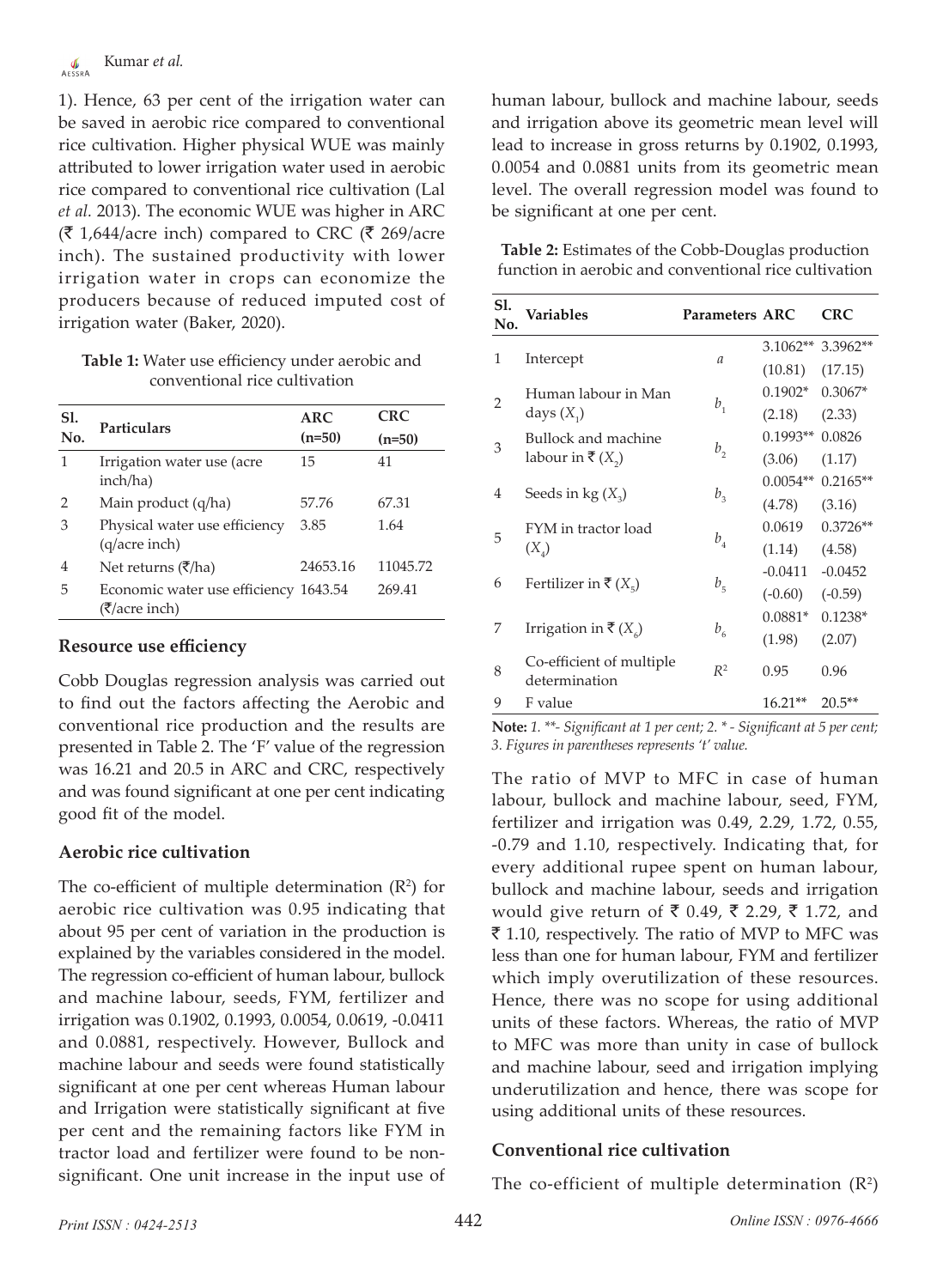was 0.96 indicating that, about 96 per cent of the variation in the production of conventional rice is explained by the variables considered in the model. The regression co-efficient of human labour, bullock and machine labour, seeds, FYM, fertilizer and irrigation was 0.3.67, 0.0826, 0.2165, 0.3726, -0.0452 and 0.1238, respectively. However, seeds and FYM were found statistically significant at one per cent whereas Human labour, and Irrigation were statistically significant at five per cent and the remaining factors like Bullock and machine labour and fertilizer were found to be non-significant (Nasurudeen and Mahesh, 2004). One unit increase in the input use of human labour, seeds, FYM and irrigation above its geometric mean level will lead to increase in gross returns by 0.3067, 0.2165, 0.3726 and 0.1238 units from its geometric mean level. The overall regression model was found to be significant at one per cent. Human labour, seeds and irrigation were the major factors found significant in both ARC and CRC because these factors were used intensively in cultivation of rice by sample farmers.

The ratio of MVP to MFC was less than one in case of human labour (0.89), bullock and machine labour (0.65), seed (0.87) and irrigation (0.85), indicating that an expenditure of one rupee on of human labour, bullock and machine labour, seed and irrigation gives only ₹ 0.89, ₹ 0.65, ₹ 0.87 and ₹ 0.85, respectively. Hence, there was no scope for using additional unit of the input implying overutilization of these factors. The negative ratio for fertilizer (-0.75) indicated that fertilizer was used at higher level than necessary resulting in loss. The ratio was greater than unity for FYM (2.56) suggesting that

an investment of one rupee would give additional gross return of  $\bar{\bar{\xi}}$  2.56 (Sunandini *et al.* 1993) and there was scope for using additional units of FYM since it was underutilized (Table 3).

### **Comparison of resource use efficiency in ARC**  *Vs.* **CRC**

Conservation agriculture and sustainable agricultural practices are intended to enhance farm income without compromising productivity and RUE. Sustainable improved technologies in rice cultivation can increase the profitability, RUE and reduce irrigation requirement and global warming potential (Hanuman *et al.* 2020). ARC is a promising technology in the field when compared to conventional rice cultivation from the results of RUE. The ratio of MVP to MFC was less than unity for human labour in both ARC (0.49) and CRC (0.89). Hence, there was no scope for additional use implying overutilization of human labour. The labour requirement is high during transplanting and harvesting in rice cultivation because of prevailing traditional manual method (Balasubramanian and Hill, 2002). The higher labour requirement in aerobic rice was due to problem of weeds in direct seeded rice where rice and weed seedlings emerge simultaneously and absence of standing water to suppress weeds (Nirmala *et al.* 2016). In case of bullock and machine labour, the ratio was more than one in aerobic (2.29) implying underutilization whereas, in conventional (0.65) it was less than one indicating overutilization. There was scope for additional use of bullock and machine labour in ARC which implies that, better utilization of

|                                         | $ARC (n=50)$                            |                    |              |              |                    | $CRC$ (n=50)                            |                    |            |            |                    |
|-----------------------------------------|-----------------------------------------|--------------------|--------------|--------------|--------------------|-----------------------------------------|--------------------|------------|------------|--------------------|
| <b>Variables</b>                        | Input use at<br>geometric<br>mean level | $Co-$<br>efficient | <b>MVP</b>   | <b>MFC</b>   | MVP/<br><b>MFC</b> | Input use at<br>geometric<br>mean level | $Co-$<br>efficient | <b>MVP</b> | <b>MFC</b> | MVP/<br><b>MFC</b> |
| Human labour<br>(Man days)              | 30.74                                   | $0.19*$            | 198.54       | 400          | 0.49               | 46.35                                   | $0.31*$            | 357.90     | 400        | 0.89               |
| Bullock and<br>Machine labour<br>(Hrs.) | 2780.48                                 | $0.19**$           | 2.29         | $\mathbf{1}$ | 2.29               | 6874.25                                 | 0.08               | 0.65       | 1          | 0.65               |
| Seed (kg)                               | 9.23                                    | $0.01**$           | 18.94        | 11           | 1.72               | 38.38                                   | $0.01**$           | 20.85      | 24         | 0.87               |
| FYM (tractor load) 1.20                 |                                         | 0.06               | 1652.09 3000 |              | 0.55               | 2.62                                    | $0.37**$           | 7687.39    | 3000       | 2.56               |
| Fertilizer $(\bar{\zeta})$              | 1653.66                                 | $-0.04$            | $-0.79$      |              | $-0.79$            | 3267.82                                 | $-0.05$            | $-0.75$    |            | $-0.75$            |
| Irrigation $(\bar{\zeta})$              | 6.87                                    | $0.09*$            | 411.50       | 372          | 1.10               | 23.01                                   | $0.12*$            | 290.89     | 342        | 0.85               |

**Note:** *1. \*\*- Significant at 1 per cent; 2. \* - Significant at 5 per cent.*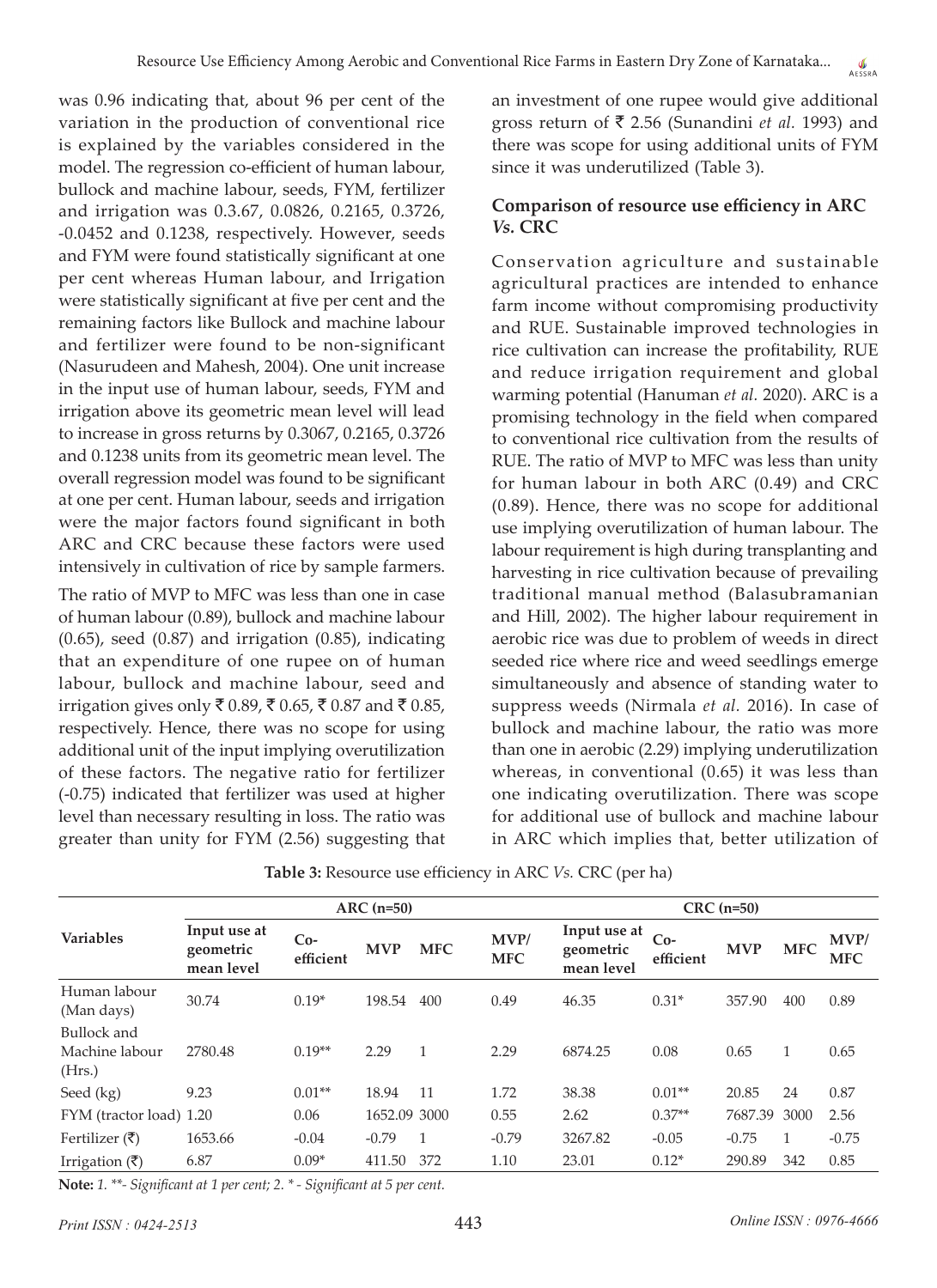machine labour further optimizes the production and helps in maximizing profit (Ravi *et al.* 2016). The seed was underutilized in aerobic (1.72) compared to conventional (0.87) which was evident from MVP to MFC ratio. Hence, there was scope for additional allocation of seeds in ARC as opposed to no scope in CRC. FYM was underutilized in conventional (2.56) compared to aerobic (0.55) where it was over utilized. The CRC farmers had scope for increasing the use of FYM. Fertilizer used at higher level than necessary in aerobic (-0.79) as well as conventional rice cultivation (-0.75) which indicate any additional use of fertilizer would incur loss to the farmers. The ratio was more than unity for irrigation in aerobic (1.10) indicating underutilization whereas it was less than unity in conventional (0.85) indicating overutilization of irrigation water. These findings are in similar line with study conducted by Manohar, Y. (2017), aptly support the above results. The aerobic farmers had scope for additional use of irrigation water which would increase their profit. The ARC farmers had scope for additional use of bullock and machine labour, seed and irrigation which were found to be statistically significant. The conventional rice cultivation farmers had scope for additional use of FYM only to increase their returns (Table 3).

# **Technical, Allocative and Economic efficiency in ARC and CRC farms**

Technical, allocative and economic efficiency levels of each farm were estimated by Data Envelopment Analysis (DEA) separately for ARC and CRC farms. The criterion used by Ferreira (2005) was adopted in the present study to decide the cut- off score for efficient farms. Farms which had a score of 0.90 and above were considered as efficient farms.

The results of technical efficiency are presented in Table 4. It can be seen that average technical efficiency score was more in ARC farms (0.937) compared to CRC farms (0.906). In ARC, majority of farms (74 %) showed technical efficiency score >0.90 followed by CRC (54 %). Comparing technical efficiency range, ARC farms were more technically efficient than CRC farms. Allocative efficiency scores of the ARC and CRC farms revealed that, only 26 and 24 per cent of the farms were allocatively efficient (>0.90) in ARC and CRC, respectively. The average allocative efficiency score was high in ARC farms (0.863) as compared with CRC farms (0.839). Allocatively inefficient means the scarce resources are not being employed in more optimal way so as to increase the profitability and decrease the cost. The results indicated that, even though the farmers are more technically efficient but are allocatively inefficient which calls the attention of the policy makers to make the farmers allocatively efficient (Table 4).

**Table 4:** Distribution of rice farms under technical, allocative and economic efficiency

| <b>Particulars</b>          | $ARC (n=50)$   |                | $CRC$ (n=50)   |                |  |  |
|-----------------------------|----------------|----------------|----------------|----------------|--|--|
| <b>Technical efficiency</b> |                |                |                |                |  |  |
| <b>TE Score</b>             | No.            | Per cent       | No.            | Per cent       |  |  |
| < 0.45                      | $\theta$       | $\Omega$       | $\Omega$       | $\theta$       |  |  |
| $0.45$ to $0.60$            | $\theta$       | $\Omega$       | $\Omega$       | $\theta$       |  |  |
| $0.60$ to $0.75$            | $\Omega$       | $\theta$       | 1              | $\overline{2}$ |  |  |
| 0.75 to 0.90                | 13             | 26             | 22             | 44             |  |  |
| >0.90                       | 37             | 74             | 27             | 54             |  |  |
| Average TE Score            | 0.937          |                | 0.906          |                |  |  |
| Allocative efficiency       |                |                |                |                |  |  |
| <b>AE</b> Score             | No.            | Per cent       | No.            | Per cent       |  |  |
| < 0.45                      | $\theta$       | $\overline{0}$ | $\overline{0}$ | $\theta$       |  |  |
| $0.45$ to $0.60$            | 0              | $\theta$       | $\Omega$       | $\theta$       |  |  |
| 0.60 to 0.75                | 2              | $\overline{4}$ | $\Omega$       | $\Omega$       |  |  |
| 0.75 to 0.90                | 35             | 70             | 38             | 76             |  |  |
| >0.90                       | 13             | 26             | 12             | 24             |  |  |
| Average AE Score            | 0.863          |                | 0.839          |                |  |  |
| Economic efficiency         |                |                |                |                |  |  |
| <b>EE</b> Score             | No.            | Per cent       | No.            | Per cent       |  |  |
| < 0.45                      | $\overline{0}$ | $\overline{0}$ | $\overline{0}$ | $\overline{0}$ |  |  |
| $0.45$ to $0.60$            | $\Omega$       | $\theta$       | $\Omega$       | $\theta$       |  |  |
| 0.60 to 0.75                | $\overline{4}$ | 8              | 4              | 8              |  |  |
| $0.75$ to $0.90$            | 38             | 76             | 42             | 84             |  |  |
| >0.90                       | 8              | 16             | 4              | 8              |  |  |
| Average EE Score            | 0.809          |                | 0.761          |                |  |  |

It can be observed that only a small percentage of the farms were economically efficient (>0.90) in both ARC and CRC (16 % and 8 %, respectively). The average economic efficiency score was 0.809 and 0.761 in ARC and CRC, respectively indicating that ARC farms were more economically efficient compared to CRC farms.

# **CONCLUSION**

The sustainability in the context of modern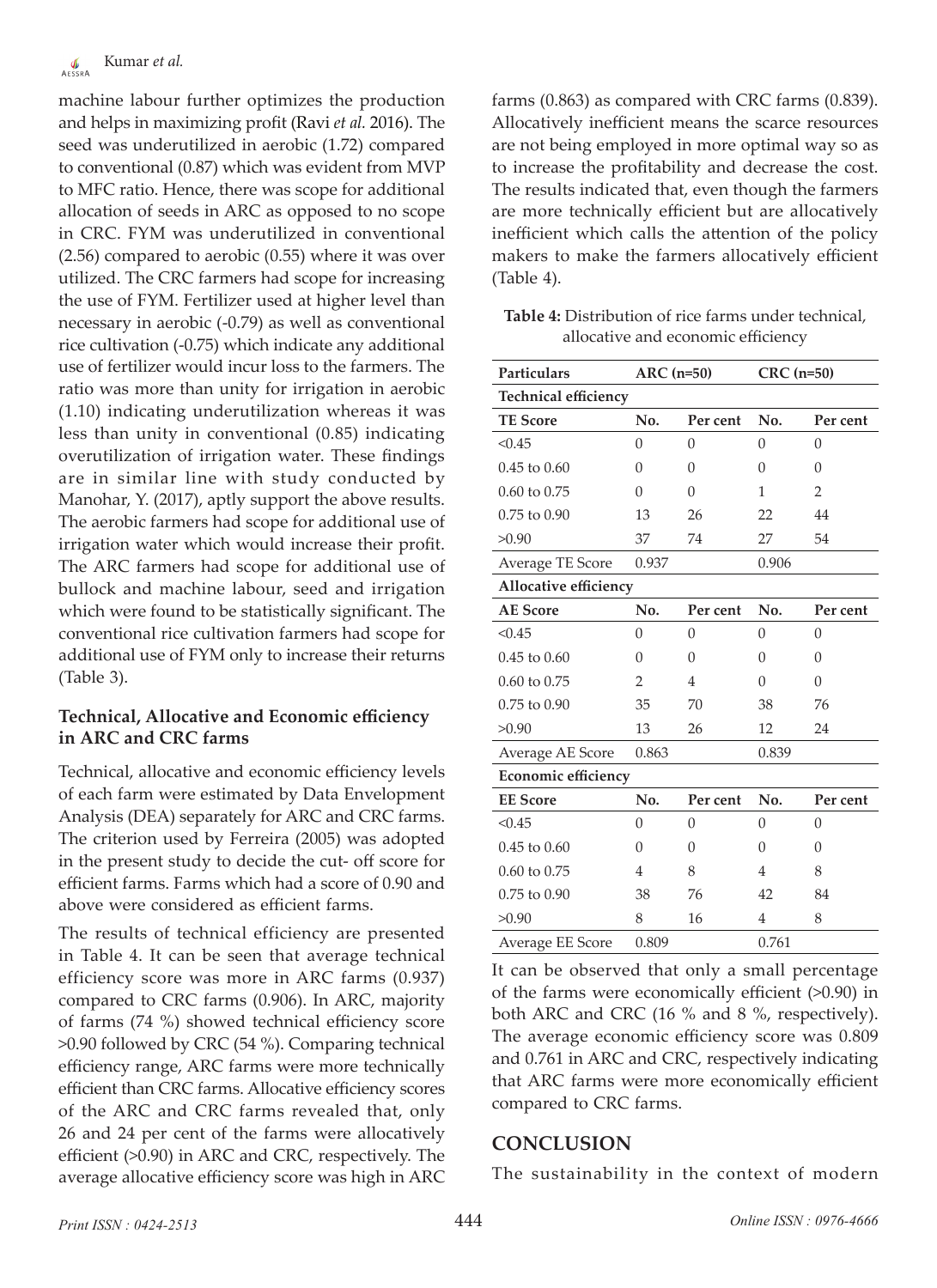agriculture is a key issue to be addressed in all the policy implications of a new technology. The development of a new variety has to be assessed for the positive impact on farm income in line with the sustainable practices. The efficiency analysis of aerobic rice in comparison with conventional rice cultivation provided positive insight into the technology. The higher technical, allocative and economic efficiency in ARC highlights the superiority of the technology over CRC. The higher efficiency and better income from aerobic rice plays vital role in advertising the technology for further wide spread adoption of this technology and shifting from conventional to aerobic in water distress rice growing regions. The aerobic rice will be promising technology considering results of the study and it helps other stakeholders in refining the technology and bringing better sustainable policies. The superior physical and economic water use efficiency in aerobic rice cultivation paves way for the adoption of this technology under tube well irrigated area where irrigation water is very scarce. The resources were efficiently utilized in ARC compared to CRC. There is scope to increase the returns in ARC by additional input use and optimal resource allocation. The study claim the crucial role of sustainable agriculture in reducing greenhouse gas emissions as well as conserving energy and water. For a planet that is increasingly facing the vagaries of climate change, sustainable cultivation provides resilience because it focuses on growing crops efficiently while ensuring that the soils are healthy and with less water requirement. Additionally, the aerobic rice will play a key role in sinking the carbon footprint and dependence on enormous irrigation. Though the study tries to be comprehensive in its scope, there are few limitations inherent in it. Due to the limitation of time and other resources, the study was confined to Eastern dry zone of Karnataka. The identification of respondents was cumbersome since ARC farmers were limited and scattered. The aerobic rice cultivation technology is in developing stage hence result may partially reflect the actual situation. Further, the opinion expressed by the respondents with regard to the various variables of the study may not be totally free from personal bias and prejudice. Hence, the results of the study cannot be generalized beyond the limits of the study area.

# **ACKNOWLEDGEMENTS**

The study was carried out as part of Master's work in collaboration with the authors. The authors profusely thank the stakeholders of the aerobic rice technology development for sharing required information on cultivation practices, data on sample farmers and identification of core problems in rice cultivation. We also would like show our gratitude to the farmers who were enthusiastic in sharing the field data of production with the researchers. We are immensely grateful to professors of department of agricultural economics, UAS, Bangalore for helping in refining methodology and results for the best outcome.

## **REFERENCES**

- Ashok, M.T. 2018. Economic analysis of conjunctive use of irrigation water in Malaprabha command area of Karnataka, *M.Sc (Thesis).* University of Agricultural Sciences, Bangalore.
- Balasubramanian, V. and Hill, J.E. 2002. Direct seeding of rice in Asia: emerging issues and strategic research needs for the 21st century. *Environ. Sci.*, pp. 15-42.
- Bouman, B.A.M., Yang, X., Wang, H., Wang, Z., Zhao, J. and Wang C.C.B. 2002, Aerobic rice (Han Dao): A new way of growing rice in water-short areas, International Soil Conservation Organization Conference, Beijing, China. Tsinghua University Press, pp. 175- 181.
- Bouman, B.A.M., Yang, X., Wang, H., Wang, Z., Zhao, J. and Chen, B. 2006, Performance of aerobic rice varieties under irrigated conditions in North China. *Field Crops Res.,* **97**(1): 53–65.
- FAO, 2018. FAOSTAT database collections. Food and Agriculture Organization of the United Nations. Food outlook biannual report on global food markets. Rome.
- Ferreira, M.A.M. 2005. Technical and scale efficiency of cooperatives and capital companies in the dairy industry in Brazil. *Ph.D. Thesis*, Federal University of Viçosa, Brazil.
- Hanuman, S.J., Kumar, V., Datta, A., Choudhary, M., Singh, Y., Suresh K. Kakraliya, Poonia, T., Andrew J. McDonald, Mangi L. Jat and Parbodh C. Sharma, 2020. Designing profitable, resource use efficient and environmentally sound cereal based systems for the Western Indo-Gangetic plains, Scientific report 10, *Nature*, pp. 10-54.
- Jayasree, K., Michael, B., Rajesh, K.R. and Kadambot, H.M.S. 2021. Sustainability of Traditional Rice Cultivation in Kerala, India—A Socio-Economic Analysis, *Sustainability*, **13**(980): 1-16.
- Joshi, R. and Kumar, P. 2012. Aerobic rice: an option for growing rice under limited water availability. *Indian Farm.,* **62**(2): 11–14.
- Joshi, R., Singh, B. and Shukla, A, 2018. Evaluation of elite rice genotypes for physiological and yield attributes under